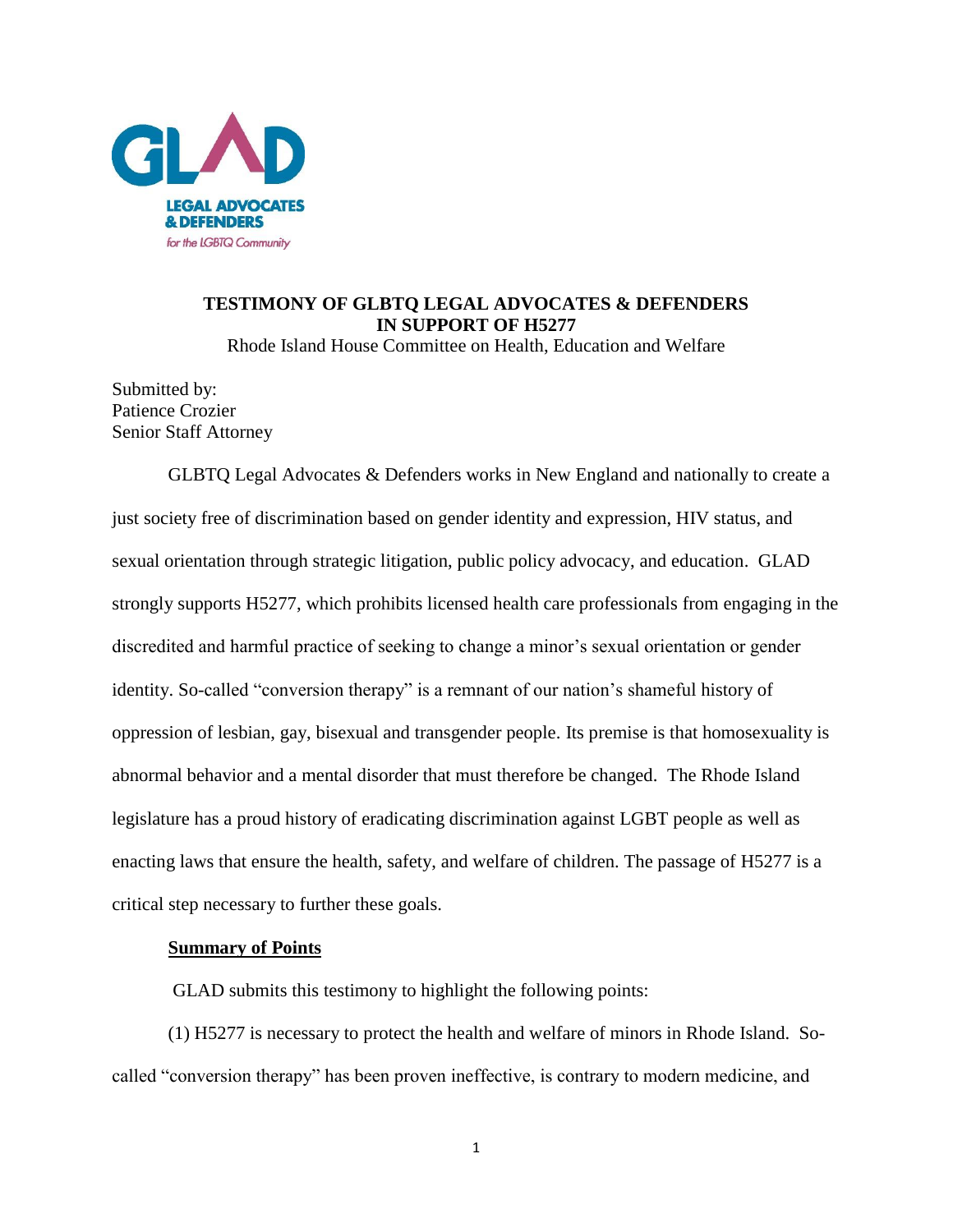subjects young people to the risk of suicide and other serious psychological harms. Rhode Island should join California, Illinois, New Jersey, Oregon, Vermont and the District of Columbia in leading the nation forward toward abolition of this antiquated practice.

(2) The passage of H5277 is also a significant step that Rhode Island can take to create a better world for those LGBT youth who will never be subjected to "conversion therapy." Many LGBT youth still grow up believing that there is "something wrong" with who they are, increasing their risk of adverse mental health outcomes. The prohibition of "conversion therapy," which has its roots in the notion that it is not normal to be lesbian, gay, bisexual or transgender, is a powerful step the legislature can take to counter that harmful message.

(3) Courts have upheld the constitutionality of bans on conversion therapy as within the state's well-established power to regulate healthcare and legislate for the welfare of children. These bans do not infringe on the free speech rights of therapists. It is well established in case law that the fact that healthcare, such as psychotherapy, may involve speech does not limit the state's right to protect minors from harm in the healthcare context. Moreover, H5277 bars treatment only—the *practice* of "conversion therapy"— and does not otherwise restrict speech by health care practitioners.

# **I. "Conversion Therapy" has Been Discredited, is Contrary to Modern Medical Science, and Subjects Minors to Profound Harm.**

The history of "conversion therapy" is a disgraceful chapter in our mistreatment of lesbian, gay, bisexual and transgender people. The practice of "conversion therapy" dates to the mid-twentieth century when homosexuality was considered to be a mental disorder and homosexual conduct was criminalized. Mental health professionals sought to "cure" homosexuality by a variety of techniques, which included horrific aversive therapies such as electroshock, nausea-inducing drugs, and even lobotomies and castration. Homosexuality was

2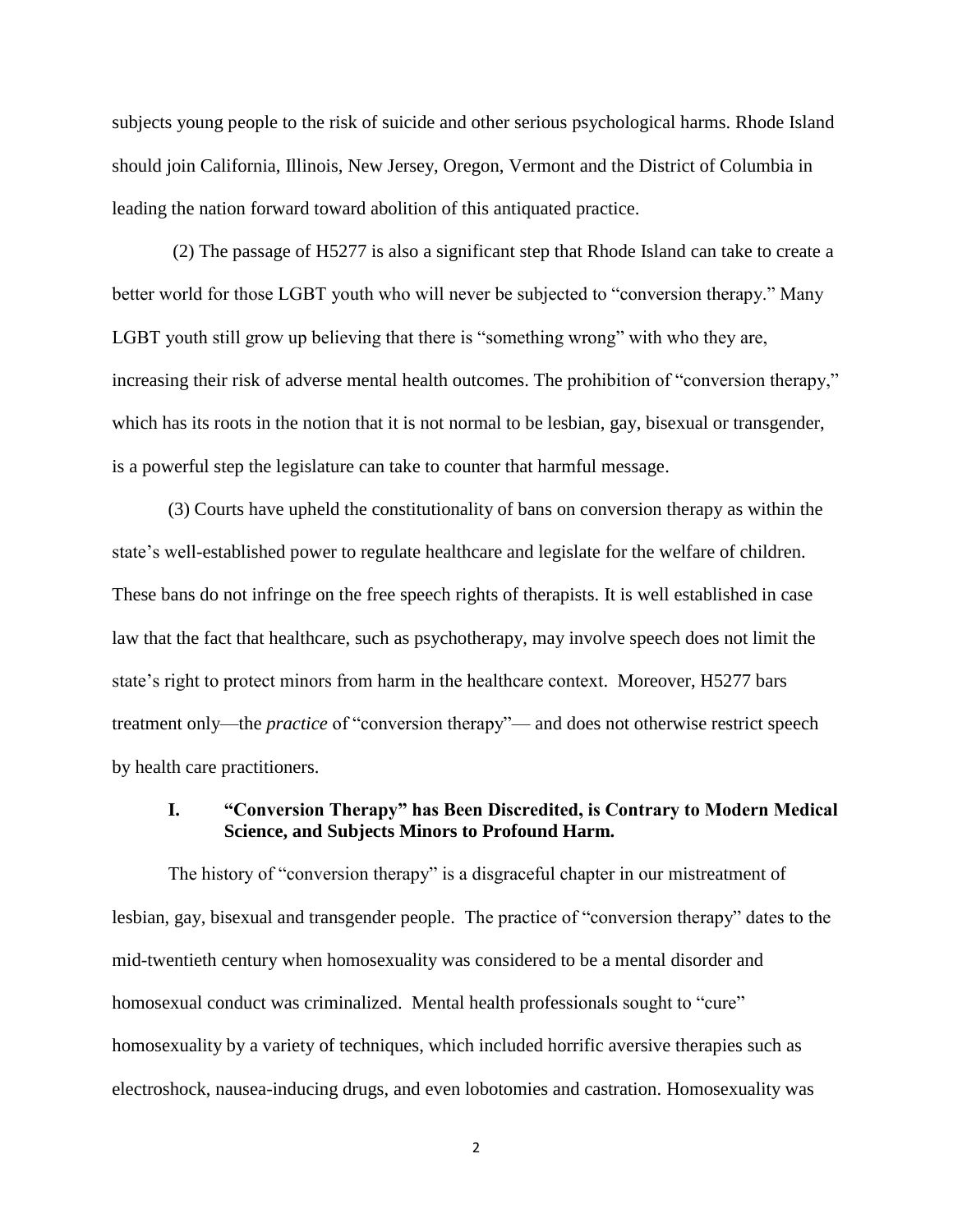removed from the Diagnostic and Statistical Manual of Mental Disorders of the American Psychiatric Association in 1973. Nonetheless, some practitioners have continued to practice "conversion therapy," most often under the guise of "talk therapy" aimed at eradicating same-sex desire and orientation.

Today there is a consensus among the medical and mental health professional groups that any such practices are ineffective and unethical and subject patients to significant harm. For example, the American Psychological Association concludes that conversion therapy "may pose serious risk of harm," such as "confusion, depression, guilt, helplessness, hopelessness, shame, social withdrawal, and suicidality."<sup>1</sup> The American Psychiatric Association states that "the potential risks of reparative therapy are great, including depression, anxiety, and self-destructive behavior."<sup>2</sup> In addition, the American Academy of Child and Adolescent Psychiatry has determined that there is "no evidence that sexual orientation can be altered through therapy," and that there is no medically valid basis for attempting to prevent homosexuality, which is not an illness."<sup>3</sup> The legislature should enact H5277 in order to protect children and adolescents from those licensed health care professionals who subject minors to harm through a practice that has proven not to work, inflicts well-documented and profound suffering, and is far outside the bounds of any ethical or acceptable medical practice today.

 $\overline{a}$ 

<sup>&</sup>lt;sup>1</sup> American Psychological Association. Report of the American Psychological Association Task Force on Appropriate Therapeutic Response to Sexual Orientation, 79, 50. Washington, DC, (2009). Retrieved from [http://www.apa.org/pi/lgbt/resources/therapeutic-response.pdf.](http://www.apa.org/pi/lgbt/resources/therapeutic-response.pdf)

 $2$  Just the Facts Coalition. Just the Facts about Sexual Orientation and Youth: A Primer for Principals, Educators, and School Personnel, 6-7. Washington, DC: American Psychological Association, 2008. Retrieved from http://www.apa.org/pi/lgbt/resources/just-the-facts.pdf

<sup>3</sup> For a list of similar statements by medical and mental health organizations, *see* Human Rights Campaign, The Lies and Dangers of Efforts to Change Sexual Orientation or Gender Identity, <http://www.hrc.org/resources/entry/the-lies-and-dangers-of-reparative-therapy> (last visited February 14, 2017).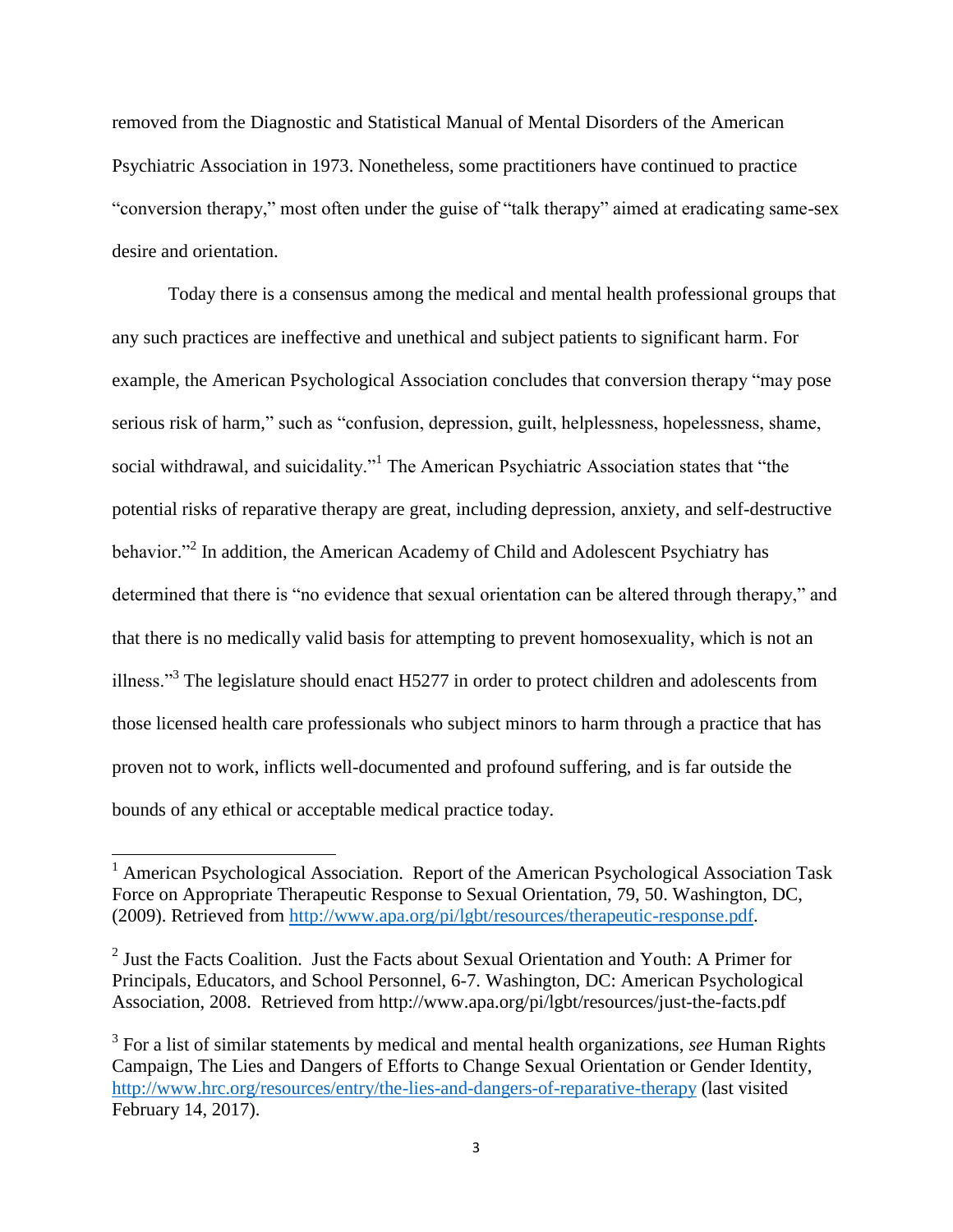# **II. Passage of** H5277 **Will Help all LGBT Youth, Not Just Those Who May be Subjected to "Conversion Therapy."**

Although Rhode Island has been among our nation's leaders in establishing legal equality for LGBT people, remnants of discrimination remain and have a particularly harmful impact on LGBT youth. Many LGBT youth in our society still grow up believing that there is something "wrong" with them because of their sexual orientation or gender identity. Recent national research demonstrates that students who identify as lesbian, gay, bisexual or transgender are 2 to 7 times more likely to attempt suicide.<sup>4</sup> In Rhode Island, students who identify as lesbian, gay, or bisexual are almost four times more likely than their peers to have attempted suicide (an astounding 22% of LGB students).<sup>5</sup> In addition, LGB youth are more likely than their peers to experience bullying or physical violence at school and are almost three times more likely to have skipped school because of feeling unsafe.<sup>6</sup>

The harms that come to LGBT youth as a result of negative feelings about their own identities, as well as the prevalence of bullying and harassment by others can be traced in significant part to the underlying notion of abnormality or "otherness." LGBT youth devalue themselves, and are devalued by others, because our society has not yet fully eradicated the historical conception that it's not okay to be lesbian, gay, bisexual, or transgender. Passage of H5277 will send a powerful and important message to all people: there is nothing about one's

 $\overline{a}$ 

 $4$  Ann P. Haas, Ph.D., et al., "Suicide and Suicide Risk in Lesbian, Gay, Bisexual and Transgender Populations: Review and Recommendations," Journal of Homosexuality, Volume 58, Issue 1, 2011.

<sup>&</sup>lt;sup>5</sup> Rhode Island Department of Health. 2009 Rhode Island Youth Risk Behavior Survey (YRBS) Disparities Report. Retrieved at [http://www.lgbtdata.com/uploads/1/0/8/8/10884149/rhode\\_island\\_youth\\_risk\\_behavior\\_survey\\_](http://www.lgbtdata.com/uploads/1/0/8/8/10884149/rhode_island_youth_risk_behavior_survey_yrbs_disparities_report.pdf) [yrbs\\_disparities\\_report.pdf.](http://www.lgbtdata.com/uploads/1/0/8/8/10884149/rhode_island_youth_risk_behavior_survey_yrbs_disparities_report.pdf)